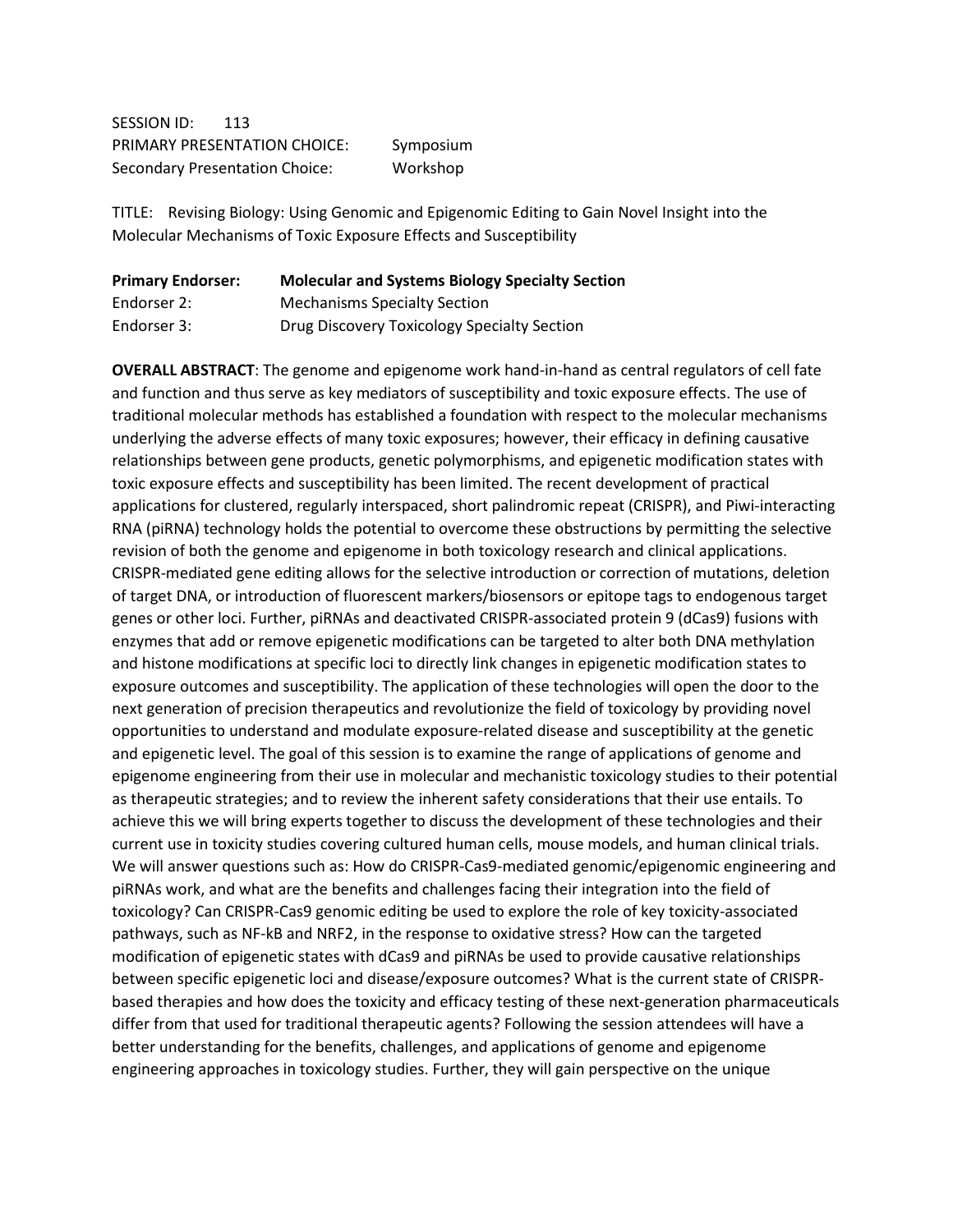considerations required during the development and testing of these technologies as next-generation therapeutic agents.

| <b>Chair Name:</b><br><b>Affiliation:</b> | Shaun McCullough<br>US EPA                  |
|-------------------------------------------|---------------------------------------------|
| City, State, Country:                     | Chapel Hill, NC, United States              |
| Email:                                    | mccullough.shaun@epa.gov                    |
| <b>SOT Member:</b>                        | Yes                                         |
| <b>Co-Chair Name:</b>                     | Marie Fortin                                |
| <b>Affiliation:</b>                       | Rutgers, The State University of New Jersey |
| City, State, Country:                     | Piscataway, NJ, United States               |
| Email:                                    | mcfortin@eohsi.rutgers.edu                  |
|                                           |                                             |

| <b>Presenter 1</b> |  |
|--------------------|--|
|--------------------|--|

| Name:                      | Shaun McCullough                                                           |
|----------------------------|----------------------------------------------------------------------------|
| <b>Affiliation:</b>        | US EPA                                                                     |
| City, State, Country:      | Chapel Hill, NC, United States                                             |
| Email:                     | mccullough.shaun@epa.gov                                                   |
| <b>SOT Member:</b>         | Yes                                                                        |
| <b>Funding:</b>            | No SOT Funding Needed                                                      |
| <b>Presentation Title:</b> | CRISPR and piRNAs: Fundamental Mechanisms and Key Applications of The Next |

Generation of Molecular Technologies in the Field of Toxicology

**Presentation Abstract**: Exploration into the roles of genes, the proteins that they encode, and the functions that they carry out within the cell is a founding pillar in the field of toxicology. Recent breakthroughs in clustered, regularly interspaced, short palindromic repeat (CRISPR) technology and PIWI-interacting RNAs (piRNAs) have resulted in the development of novel approaches to selectively modify both the genome and the epigenome. The application of these technologies will fundamentally revolutionize the development of highly sophisticated genetic and epigenetic models using human cells to examine causal relationships between specific genetic polymorphisms and epigenetic modifications at discrete loci with toxic exposure effects and susceptibility. CRISPR technology directs the nuclease CRISPR-associated protein 9 (Cas9) to the target DNA locus using a sequence-specific guide RNA (gRNA), which provides increased specificity and ease of design compared to previous approaches using zinc finger nucleases (ZFNs) and transcription activator-like effector nucleases (TALENs). CRISPR can also be used to specifically modify the epigenome through either the targeted disruption of CpG sites that are subject to DNA methylation, or through the expression of epigenetic modifying enzymes/domains that are fused to "deactivated" Cas9 (dCas9), such that it can be targeted to specific genomic loci by synthetic guide RNA (sgRNA) but lacks nuclease activity. This permitted the targeting of transcription factors or epigenetic modifying enzymes to specific genomic loci, thus providing the technical framework to interrogate the relationships between changes in specific epigenetic modifications and exposure-associated phenotypes. Separately, a novel class of small RNAs, known as piRNAs, has recently been shown to orchestrate the targeted methylation of DNA within the mammalian genome. In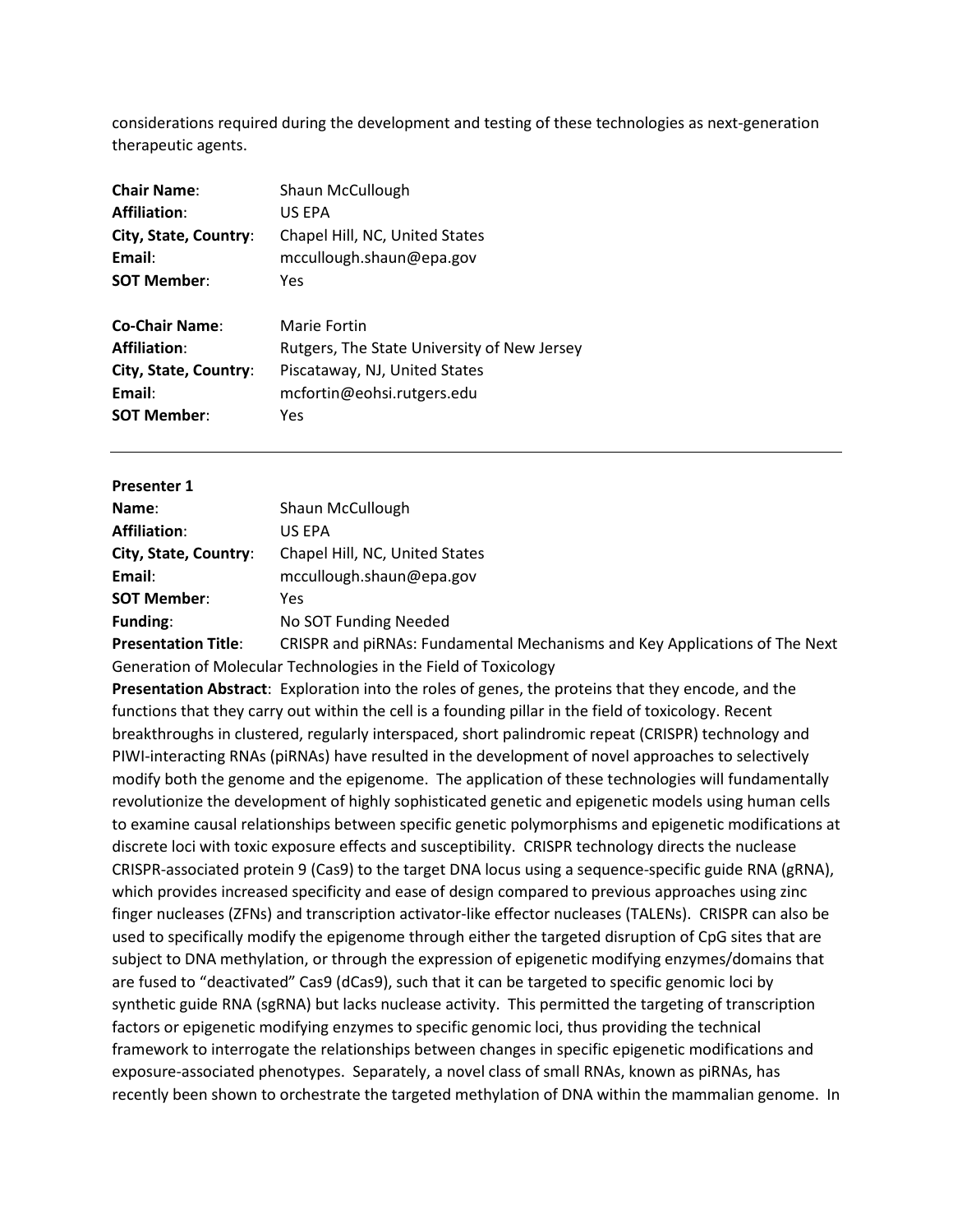a manner similar to the capacity of sgRNA to target dCas9, synthetic designer piRNAs can recruit DNA methyltransferases to hypermethylate specific genomic loci, thus silencing associated genes. This presentation will set the stage for the session by describing the similarities and differences between the molecular mechanisms utilized by these transformative tools, discussing their potential within the field of toxicology, and demonstrating their applications in revising biology.

| <b>Presenter 2</b>                        |                                                                                |
|-------------------------------------------|--------------------------------------------------------------------------------|
| Name:                                     | Cheryl Rockwell                                                                |
| <b>Affiliation:</b>                       | Michigan State University                                                      |
| City, State, Country:                     | East Lansing, MI, United States                                                |
| Email:                                    | rockwelc@msu.edu                                                               |
| <b>SOT Member:</b>                        | Yes                                                                            |
| <b>Funding:</b>                           | No SOT Funding Needed                                                          |
| <b>Presentation Title:</b>                | Use of CRISPR/Cas9 to Elucidate the Role of Nrf2 in the Response of T Cells to |
| <b>Electrophilic and Oxidative Stress</b> |                                                                                |

**Presentation Abstract**: The introduction of CRISPR/Cas9 technology for gene editing has transformed basic science research. In our lab we have used CRISPR/Cas9 gene editing to elucidate the role of nuclear factor erythroid 2-related factor 2 (Nrf2) in T cell function. Nrf2 is a transcription factor that is activated by cell stress. It is well-established that the Nrf2 pathway is important for detoxification and metabolism of reactive xenobiotics. Although a number of well-characterized Nrf2 activators have significant effects on the function of human CD4 T cells, the role of Nrf2 in these effects remains unclear. We used CRISPR/Cas9 to knock out expression of Nrf2 as well as the expression of certain proteins known to repress Nrf2 activity, such as KELCH-like ECH-associated protein 1 (Keap1). Using this approach, we have found that Nrf2 activators, such as tBHQ, H2O2 and CDDO-Im have both Nrf2 dependent and –independent effects in T cells. Specifically, we found that inhibition of IL-2 by CDDO-Im, but not tBHQ, was dependent on Nrf2. In addition, CDDO-Im and tBHQ both inhibit expression of the IL-2 receptor, CD25, in a partially Nrf2-dependent manner. We also found that mitochondrial stress and cell death by H2O2 was significantly increased in the Nrf2-deficient cells. Furthermore, our studies demonstrate that in the absence of xenobiotics, Nrf2 negatively regulates IL-2 induction by activated human Jurkat T cells, suggesting an endogenous role for Nrf2 in IL-2 regulation. This novel methodology represents a relatively easy and inexpensive option for reliably modulating gene expression and dissecting the role of transcription factors such as Nrf2, or other genes involved in the response to toxic stimuli. Overall, our studies demonstrate an important role for Nrf2 in modulating T cell function, suggesting activation of Nrf2 could be a useful marker for predicting immunomodulatory potential of chemicals. CRISPR/Cas9 was an important tool for these studies that also has broad applicability for a variety of different mechanistic studies in toxicology.

## **Presenter 3**

| Name:                 | <b>Isaac Hilton</b>        |
|-----------------------|----------------------------|
| <b>Affiliation:</b>   | <b>Rice University</b>     |
| City, State, Country: | Houston, TX, United States |
| Email:                | Isaac.hilton@rice.edu      |
| <b>SOT Member:</b>    | N٥                         |
| Funding:              | <b>SOT Full Funding</b>    |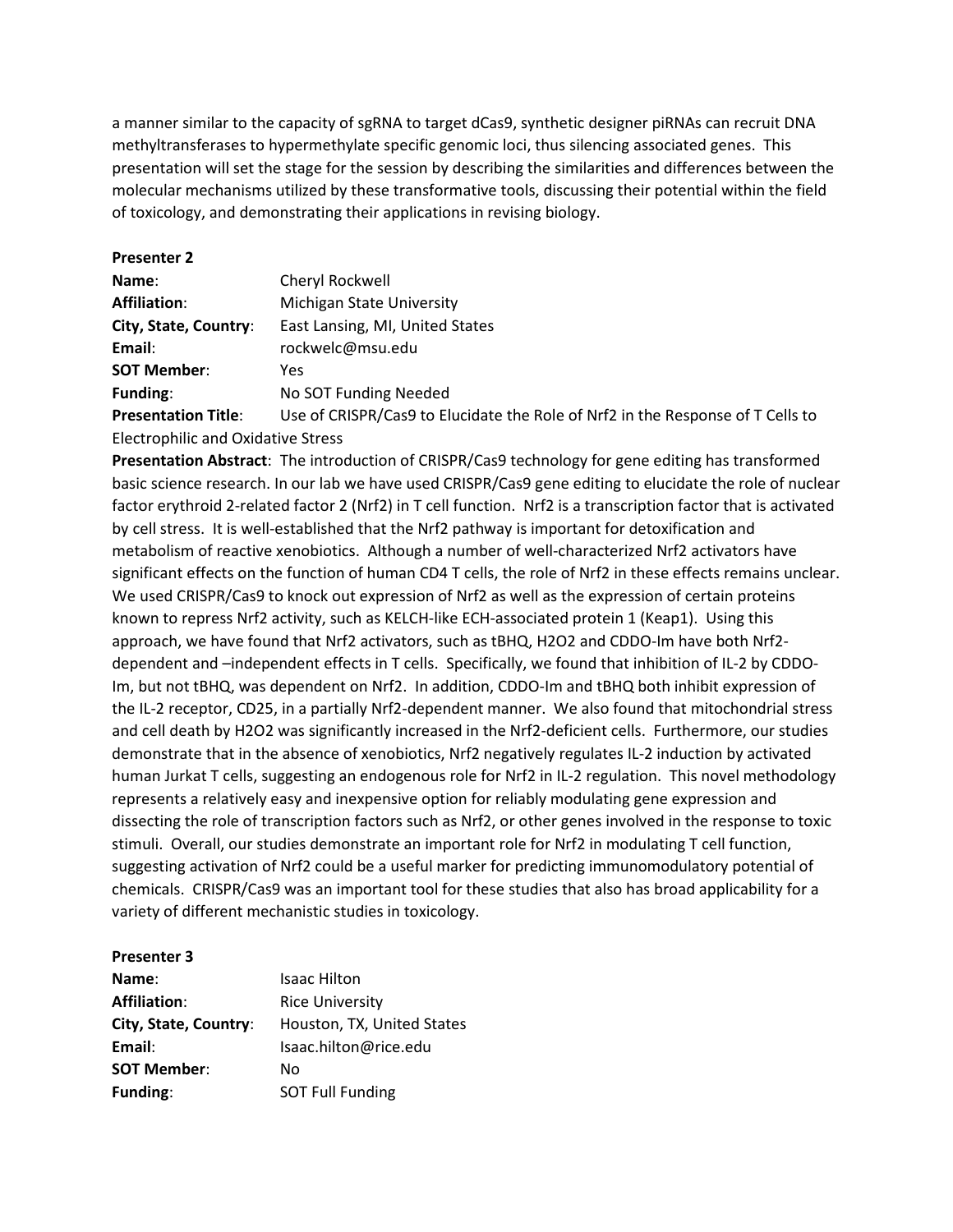**Presentation Title**: Applications of CRISPR/Cas9-Based Epigenetic Editing Technologies in Modeling and Treating Human Disease

**Presentation Abstract**: The ability to define the relationships between endogenous genetic and epigenetic variation and human disease is lacking. This limitation is especially pressing for diseases that are linked to dynamic environmental and/or inflammatory signals, and therefore have multiple potential pathological drivers. The repurposing of prokaryotic CRISPR/Cas9 adaptive immune systems has revolutionized the capacity to engineer the human genome and created tools to meet these critical needs. The nuclease activity of Cas9 can be abolished to produce a "deactivated" genomic targeting platform called dCas9. The dCas9 scaffold can be combined with transcriptional or epigenetic effector domains to finely tune the expression of endogenous genes and artificially deposit epigenetic signatures. We have developed a novel epigenome editing tool by fusing the catalytic core of the human EP300 acetyltransferase to dCas9 (dCas9-p300). We have used this programmable acetyltransferase to demonstrate the causal linkage between endogenous chromatin acetylation and subsequent gene expression. Moreover, we have shown that dCas9-p300 robustly activates gene expression from endogenous enhancers and promoters, thus expanding the targeting capacity of epigenome editing tools. Additionally, we have developed a high-throughput epigenome editing platform to functionally interrogate the noncoding human genome. Importantly, these epigenome editing strategies can be used to assign the function of epigenetic signatures and to activate or suppress the transcription of genes putatively involved in disease phenotype, and have the potential to modulate exposure effects and susceptibility at the epigenetic level. For instance, our group has used these approaches to activate and suppress loci involved in human disease and inflammation, including the human globin genes, TNFR1, and IL1R1. Cutting-edge CRISPR/Cas9-based genome and epigenome engineering technologies will continue to impact basic and translational research into the foreseeable future. This talk will provide an overview of the principles that govern the use of these tools in establishing molecular mechanisms underlying human disease and in exploring cellular responses to toxic exposures and inflammation. In addition, the potential therapeutic applications of these technologies in clinical settings will be discussed.

## **Presenter 4**

| Name:                      | Dana Dolinoy                                              |
|----------------------------|-----------------------------------------------------------|
| <b>Affiliation:</b>        | University of Michigan                                    |
| City, State, Country:      | Ann Arbor, MI, United States                              |
| Email:                     | ddolinoy@umich.edu                                        |
| <b>SOT Member:</b>         | Yes                                                       |
| <b>Funding:</b>            | No SOT Funding Needed                                     |
| <b>Presentation Title:</b> | Development of piRNAs for Target-Specific DNA Methylation |

**Presentation Abstract**: Epigenetic changes to DNA are associated with age, disease, and environmental influences. Precision modification of the epigenome holds great promise for our ability to modify environmentally induced changes in gene expression, yet is currently out of reach using common techniques (drugs, transgenics, etc.). Through a NIH Director's Transformative Award we are developing a suite of tools, based on the Piwi-interacting RNA (piRNA) system, to advance precision epigenetic editing, while avoiding drawbacks of current technology (e.g. off-target effects). Until recently, it was widely believed that Piwi Like RNA-Mediated Gene Silencing (PIWIL) gene expression was confined to the germ line of animals, and neither PIWILs nor piRNAs were present or active in somatic tissues. Our